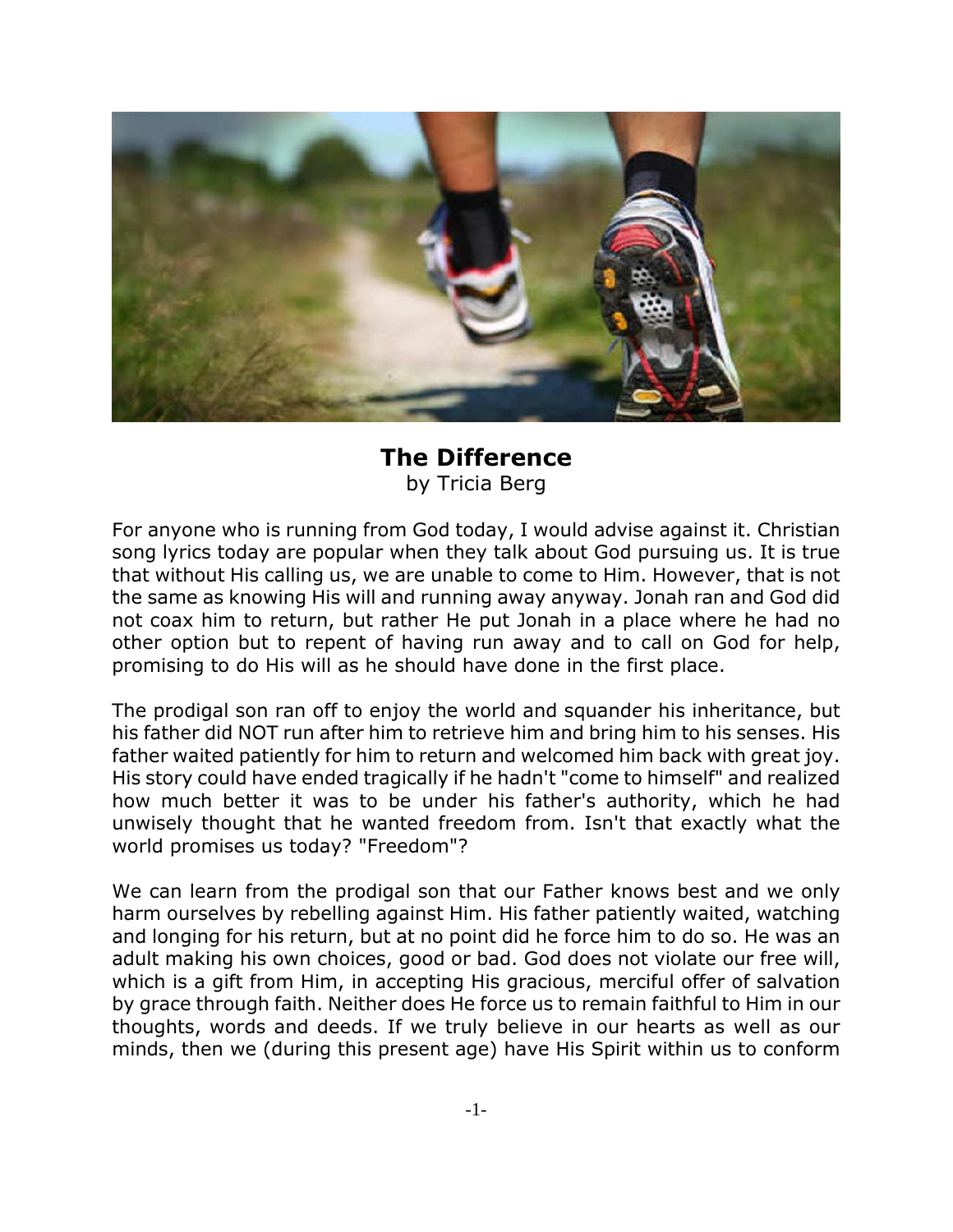our desires and our will to align with His. Even so, we have the capability to resist. If God wanted robots, He would have certainly have designed them instead, but He didn't.

God allows unpleasant and even unbearable circumstances in our lives so that we will cry out to Him in repentance and return to Him if we have strayed. Even if we're not being deliberately wayward, our faith needs to be tried to be proven genuine. God has NO interest in false confessions of faith, fair-weather worshipers or people who believe in a God they have constructed in their own minds instead of in Him as He revealed Himself to us in the Holy Bible. Will we trust Him no matter what our circumstances, as Job did when He was tested? Don't tempt God by running away from Him as fast as you can, thinking that is the way to get attention the way a wayward child in our society might do. Just as with our own children, the attention gained by that kind of behavior will not be positive.

People who want to justify their "inability" to stop sinning often point to Paul's claiming to be the "worst of sinners." Paul was NOT referring to delighting in and taking pride in sin. Paul was a Pharisee who believed in God, but rejected Jesus. The Pharisees enjoyed their power and status among the people and were not willing to give it up, even for God's own Son. They CHOSE unbelief, insisting that God's plan to deliver them must match their expectations of it. Like other Pharisees, Paul kept the LETTER of the law, but not the SPIRIT. One of his greatest sins had been to persecute Christians, and therefore Jesus, IN IGNORANCE. Paul wanted us to know that there is forgiveness for ANY sin, NOT that we are meant to continue sinning after coming to faith and NEW LIFE in Christ. He didn't contradict himself under the inspiration of the Holy Spirit. His words need to be taken in light of the rest of Scripture.

There is great joy in heaven when a sinner repents and Jesus said he was here to seek the lost. However, there is a difference in the way that God lovingly seeks one who is lost due to their own ignorance and the way He deals with one who willfully chooses to be "lost." If you belong to the one, true, living God and yet insist upon going your own way, then you can be sure that there will be suffering in your future. Just ask Paul. God disciplines each one He loves and all the Father gives to Jesus WILL come to Him. You will be glad of it when you look back and realize what nearly happened to you when you thought you knew better than God what was best for you. You'll be so relieved that God loved you enough to bring you to your knees and never let you go.

It's your choice if you want to do this the easy way or the hard way. I recommend submitting to God willingly as soon as possible. Don't look around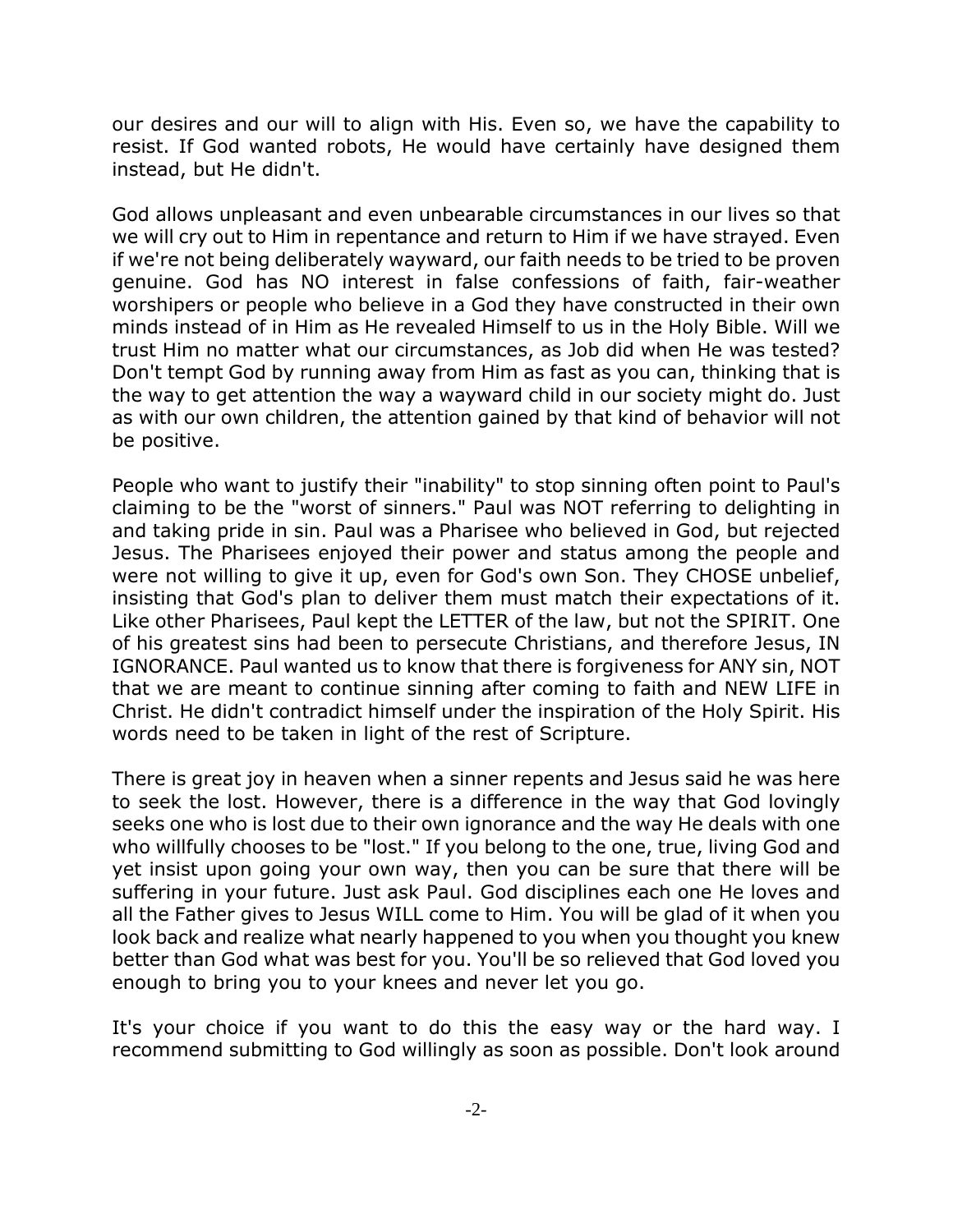you and think that nothing bad happens to other people who rebel against God. Either they will be "getting theirs" eventually on this earth, or they are not His at all. You worry about you and your own relationship with Him. He'll deal with them in His own way and His own timing.

To anyone who claims to believe in and belong to God and yet lives in a way that mocks His holiness and mighty power, as if He doesn't know and see what they are doing: You are TEMPTING God. Stop, NOW. There are only two options. 1) You will be disciplined by God and it will not be pleasant, but it is far preferable to the other option: 2) You do not actually belong to Him! In that case, you may do whatever you want, but it will result in your eventual punishment NEVER ending, because you have rejected the ONLY way to have your sins forgiven and washed away.

I recommend repenting ASAP. Tear off the bandage that's hiding your sin and let God attend to you as His dear child so the healing can begin. It will hurt for a while, but with time it will be forgotten and replaced with joy in Him. God wants ALL to be saved. This is your invitation to put your trust in Jesus, repenting of your unbelief as well as the sins that caused your separation from God.

Scripture Verses:

**No one can come to me unless the Father** who sent me **draws him**. And I will raise him up on the last day. John 6:44

Now the word of the LORD came to Jonah the son of Amittai, saying, "Arise, go to Nineveh, that great city, and call out against it, for their evil has come up before me." B**ut Jonah rose to flee to Tarshish from the presence of the LORD. He went down to Joppa and found a ship going to Tarshish. So he paid the fare and went down into it, to go with them to Tarshish, away from the presence of the LORD.** *But the LORD hurled a great wind upon the sea, and there was a mighty tempest on the sea, so that the ship threatened to break up.* Then the mariners were afraid, and each cried out to his god. And they hurled the cargo that was in the ship into the sea to lighten it for them. But Jonah had gone down into the inner part of the ship and had lain down and was fast asleep. So the captain came and said to him, "What do you mean, you sleeper? Arise, call out to your god! Perhaps the god will give a thought to us, that we may not perish." And they said to one another, "Come, let us cast lots, that we may know on whose account this evil has come upon us." So they cast lots, and the lot fell on Jonah. Then they said to him, "Tell us on whose account this evil has come upon us. What is your occupation? And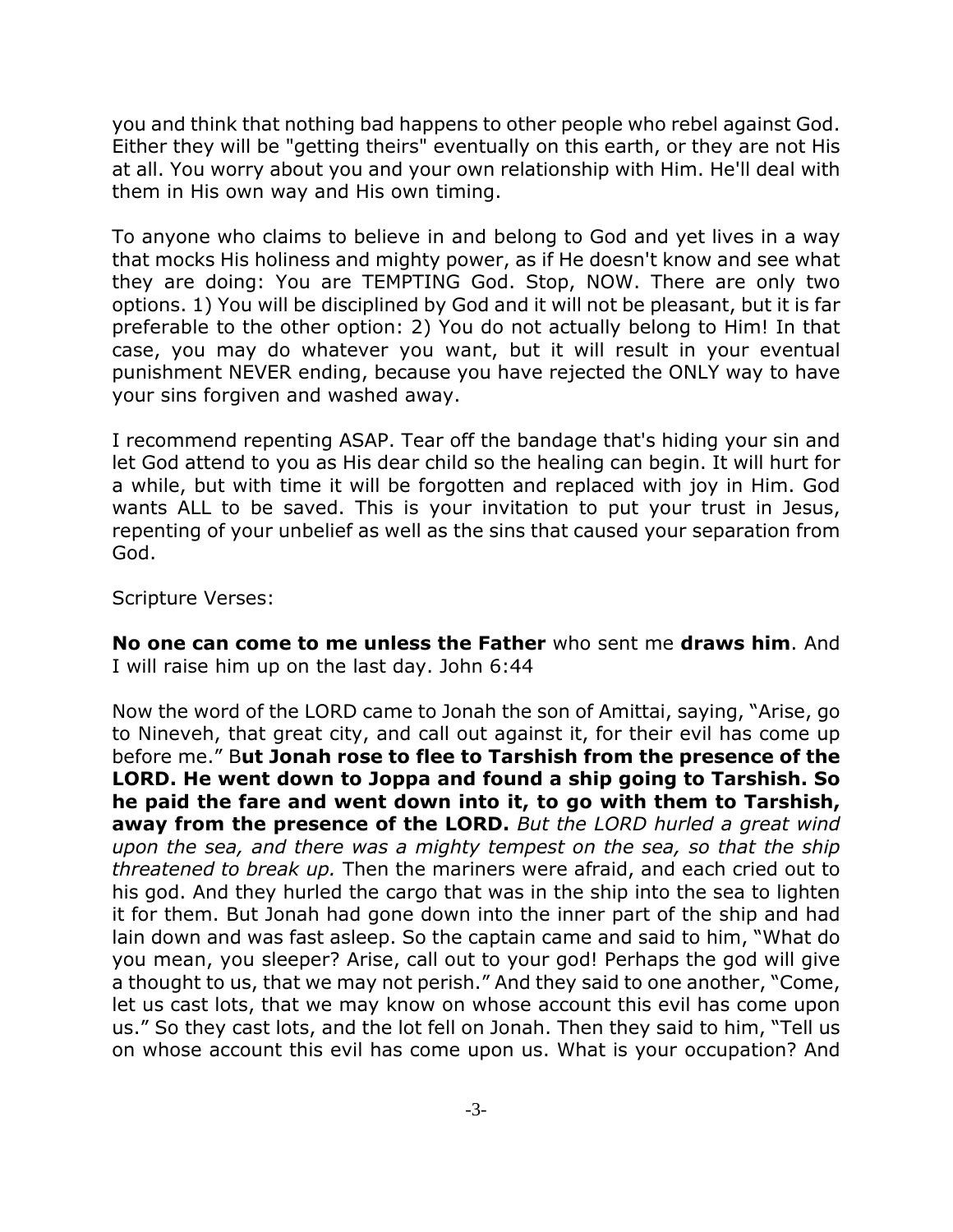where do you come from? What is your country? And of what people are you?" And he said to them, "I am a Hebrew, and **I fear the LORD, the God of heaven, who made the sea and the dry land.**" Then the men were exceedingly afraid and said to him, "What is this that you have done!" For the men knew that he was fleeing from the presence of the LORD, because he had told them. Then they said to him, "What shall we do to you, that the sea may quiet down for us?" For the sea grew more and more tempestuous. He said to them, "*Pick me up and hurl me into the sea; then the sea will quiet down for you, for I know it is because of me that this great tempest has come upon you.*" Nevertheless, the men rowed hard to get back to dry land, but they could not, for the sea grew more and more tempestuous against them. Therefore they called out to the LORD, "O LORD, let us not perish for this man's life, and lay not on us innocent blood, *for you, O LORD, have done as it pleased you.*" So they picked up Jonah and hurled him into the sea, and the sea ceased from its raging. *Then the men feared the LORD exceedingly, and they offered a sacrifice to the LORD and made vows.* **And the LORD appointed a great fish to swallow up Jonah. And Jonah was in the belly of the fish three days and three nights.** Jonah 1:1-17

Then **Jonah prayed to the LORD his God from the belly of the fish**, saying, "I called out to the LORD, out of my distress, and he answered me; out of the belly of Sheol I cried, and you heard my voice. For you cast me into the deep, into the heart of the seas, and the flood surrounded me; all your waves and your billows passed over me. Then I said, 'I am driven away from your sight; yet I shall again look upon your holy temple.' The waters closed in over me to take my life; the deep surrounded me; weeds were wrapped about my head at the roots of the mountains. I went down to the land whose bars closed upon me forever; yet you brought up my life from the pit, O LORD my God. *When my life was fainting away, I remembered the LORD, and my prayer came to you, into your holy temple. Those who pay regard to vain idols forsake their hope of steadfast love. But I with the voice of thanksgiving will sacrifice to you; what I have vowed I will pay. Salvation belongs to the LORD!"* And **the LORD spoke to the fish, and it vomited Jonah out upon the dry land.** Jonah  $2:1-10$ 

And he said, "There was a man who had two sons. And the younger of them said to his father, 'Father, give me the share of property that is coming to me.' And he divided his property between them. Not many days later, the younger son gathered all he had and took a journey into a far country, and there he *squandered his property in reckless living*. And when he had spent everything, a severe famine arose in that country, and he began to be in need. So he went and hired himself out to one of the citizens of that country, who sent him into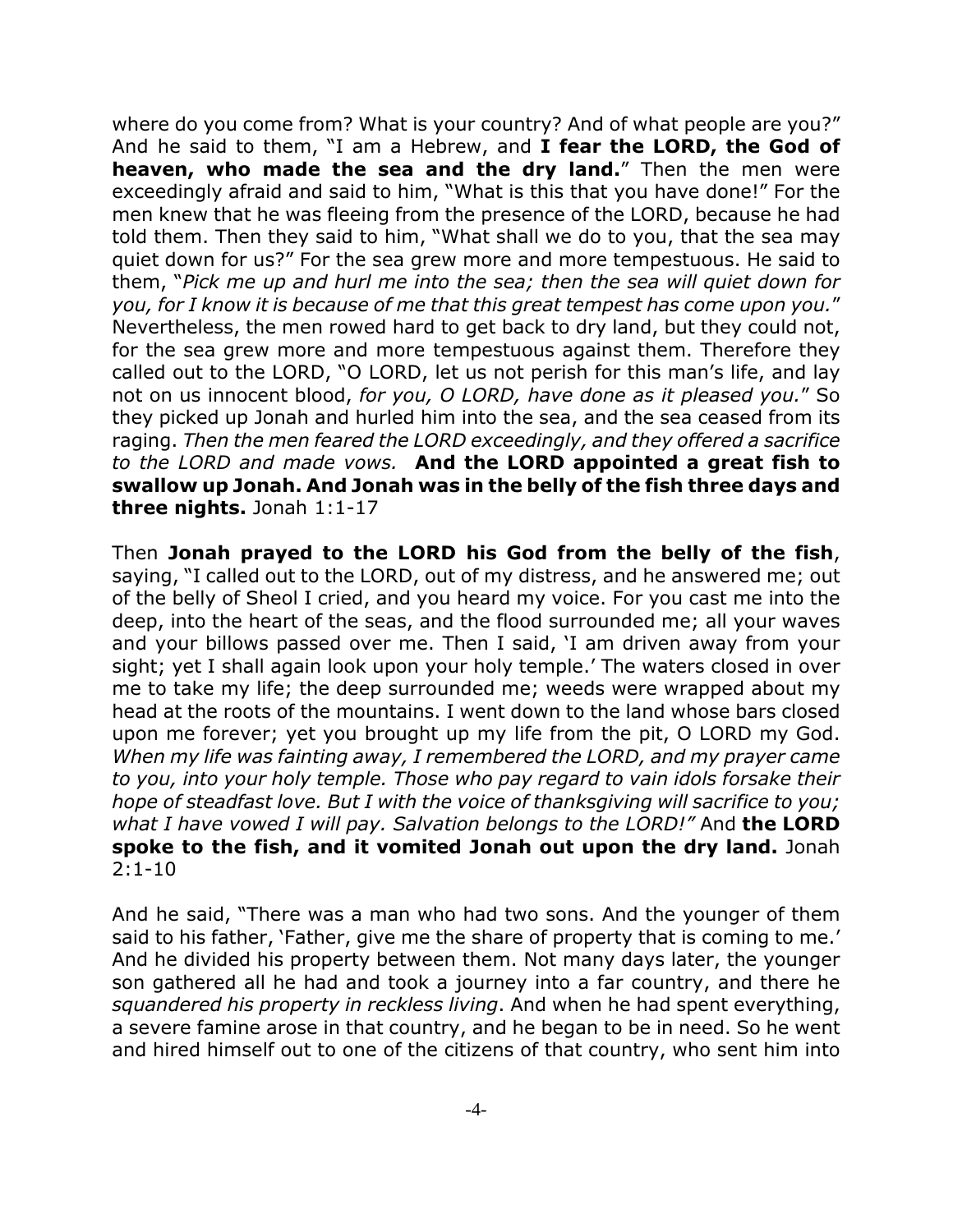his fields to feed pigs. And he was longing to be fed with the pods that the pigs ate, and no one gave him anything. "But **when he came to himself**, he said, 'How many of my father's hired servants have more than enough bread, but I perish here with hunger! **I will arise and go to my father**, and I will say to him, "Father, I have sinned against heaven and before you. I am no longer worthy to be called your son. Treat me as one of your hired servants."' And he arose and came to his father. But *while he was still a long way off, his father saw him and felt compassion, and ran and embraced him and kissed him. And the son said to him, 'Father, I have sinned against heaven and before you. I am no longer worthy to be called your son.'* But the father said to his servants, 'Bring quickly the best robe, and put it on him, and put a ring on his hand, and shoes on his feet. And bring the fattened calf and kill it, and let us eat and celebrate. *For this my son was dead, and is alive again; he was lost, and is found.'* And they began to celebrate. "Now his older son was in the field, and as he came and drew near to the house, he heard music and dancing. And he called one of the servants and asked what these things meant. And he said to him, 'Your brother has come, and your father has killed the fattened calf, because he has received him back safe and sound.' But he was angry and refused to go in. His father came out and entreated him, but he answered his father, 'Look, these many years I have served you, and I never disobeyed your command, yet you never gave me a young goat, that I might celebrate with my friends. But when this son of yours came, who has devoured your property with prostitutes, you killed the fattened calf for him!' And he said to him, 'Son, you are always with me, and all that is mine is yours. It was fitting to celebrate and be glad, for this your brother was dead, and is alive; he was lost, and is found.'" Luke 15:11-32

These are waterless springs and mists driven by a storm. *For them the gloom of utter darkness has been reserved.* **For,** *speaking loud boasts of folly***, they** *entice* **by** *sensual passions of the flesh* **those who are barely escaping from those who live in error. They promise them** *freedom***, but they themselves are** *slaves of corruption***. For whatever overcomes a person, to that he is enslaved.** *For if, after they have escaped the defilements of the world through the knowledge of our Lord and Savior Jesus Christ, they are again entangled in them and overcome, the last state has become worse for them than the first. For it would have been better for them never to have known the way of righteousness than after knowing it to turn back from the holy commandment delivered to them. What the true proverb says has happened to them: "The dog returns to its own vomit, and the sow, after washing herself, returns to wallow in the mire."* 2 Peter 2:17-22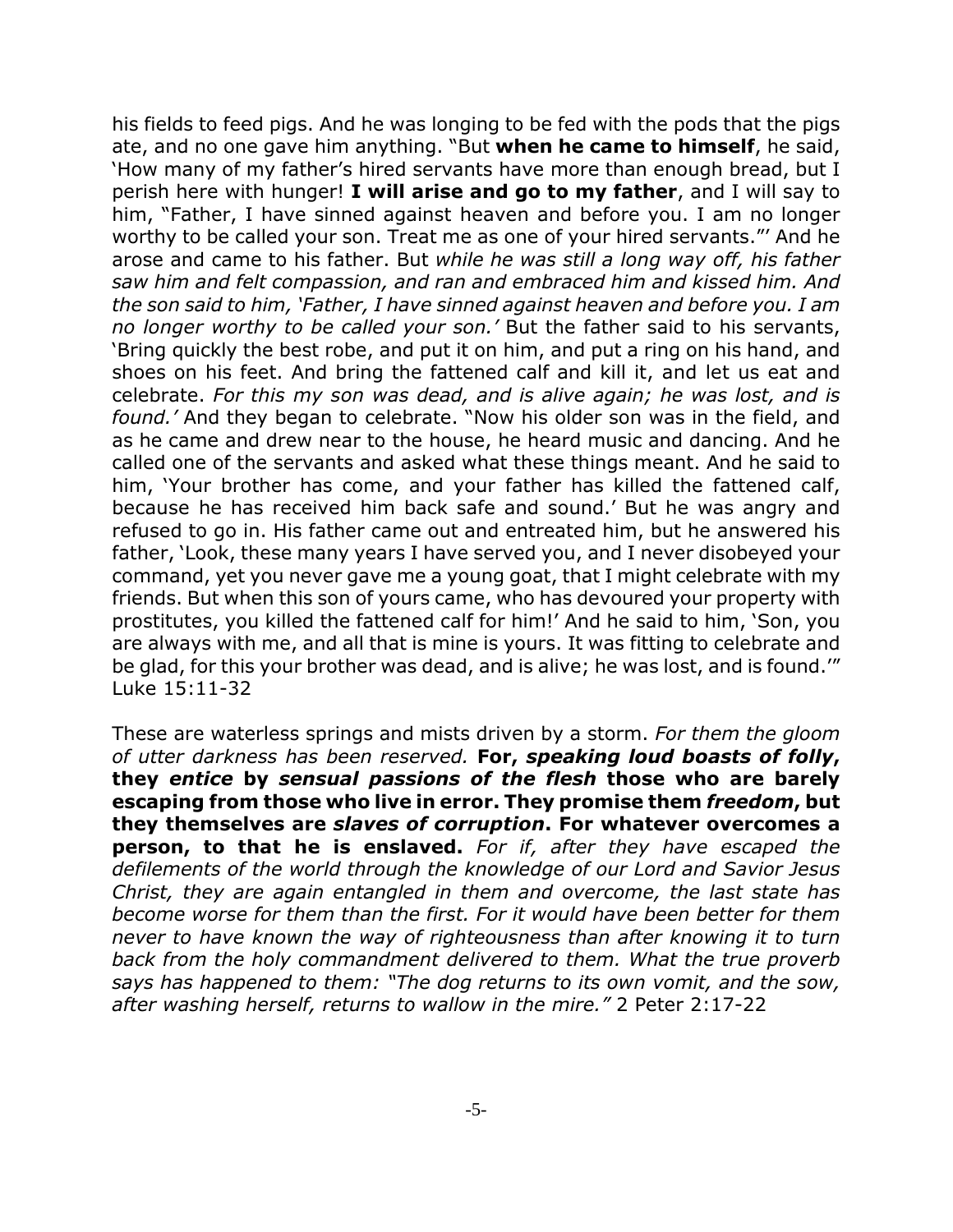Jesus answered them, "Truly, truly, I say to you, **everyone who practices sin is a slave to sin.** The slave does not remain in the house forever; **the son remains forever.** So **if the Son sets you free, you will be free indeed**. John 8:34-36

And if it is evil in your eyes to serve the LORD, **choose this day whom you will serve**, whether the gods your fathers served in the region beyond the River, or the gods of the Amorites in whose land you dwell. But **as for me and my house, we will serve the LORD**." Joshua 24:15

"**No one can serve two masters.** Either you will hate the one and love the other, or you will be devoted to the one and despise the other. You cannot serve both God and money." Matthew 6:24

For **by grace you have been saved through faith. And this is not your own doing; it is the gift of God, not a result of works, so that no one may boast.** *For we are his workmanship, created in Christ Jesus for good works, which God prepared beforehand, that we should walk in them.* Ephesians  $2:8-10$ 

Therefore, my beloved, *as you have always obeyed, so now, not only as in my presence but much more in my absence*, work *out* your own salvation with fear and trembling, for **it is God who works in you, both to will and to work for his good pleasure**. Do all things without grumbling or disputing, **that you may be blameless and innocent, children of God without blemish in the midst of a crooked and twisted generation, among whom you shine as lights in the world**, holding fast to the word of life, so that in the day of Christ I may be proud that I did not run in vain or labor in vain. Philippians 2:12-16

Now this I say and *testify in the Lord*, that you must *no longer walk as the Gentiles do, in the futility of their minds. They are darkened in their understanding, alienated from the life of God because of the ignorance that is in them, due to their hardness of heart. They have become callous and have given themselves up to sensuality, greedy to practice every kind of impurity.* But **that is** *not* **the way you learned Christ!—assuming that you have heard about him and were taught in him, as the truth is in Jesus, to** *put off your old self***, which belongs to your** *former* **manner of life and is corrupt through deceitful desires, and to be renewed in the spirit of your minds, and to** *put on the new self***, created after the likeness of God in true** *righteousness* **and** *holiness*. Therefore, having put away falsehood, let each one of you speak the truth with his neighbor, for we are members one of another. Be angry and do not sin; do not let the sun go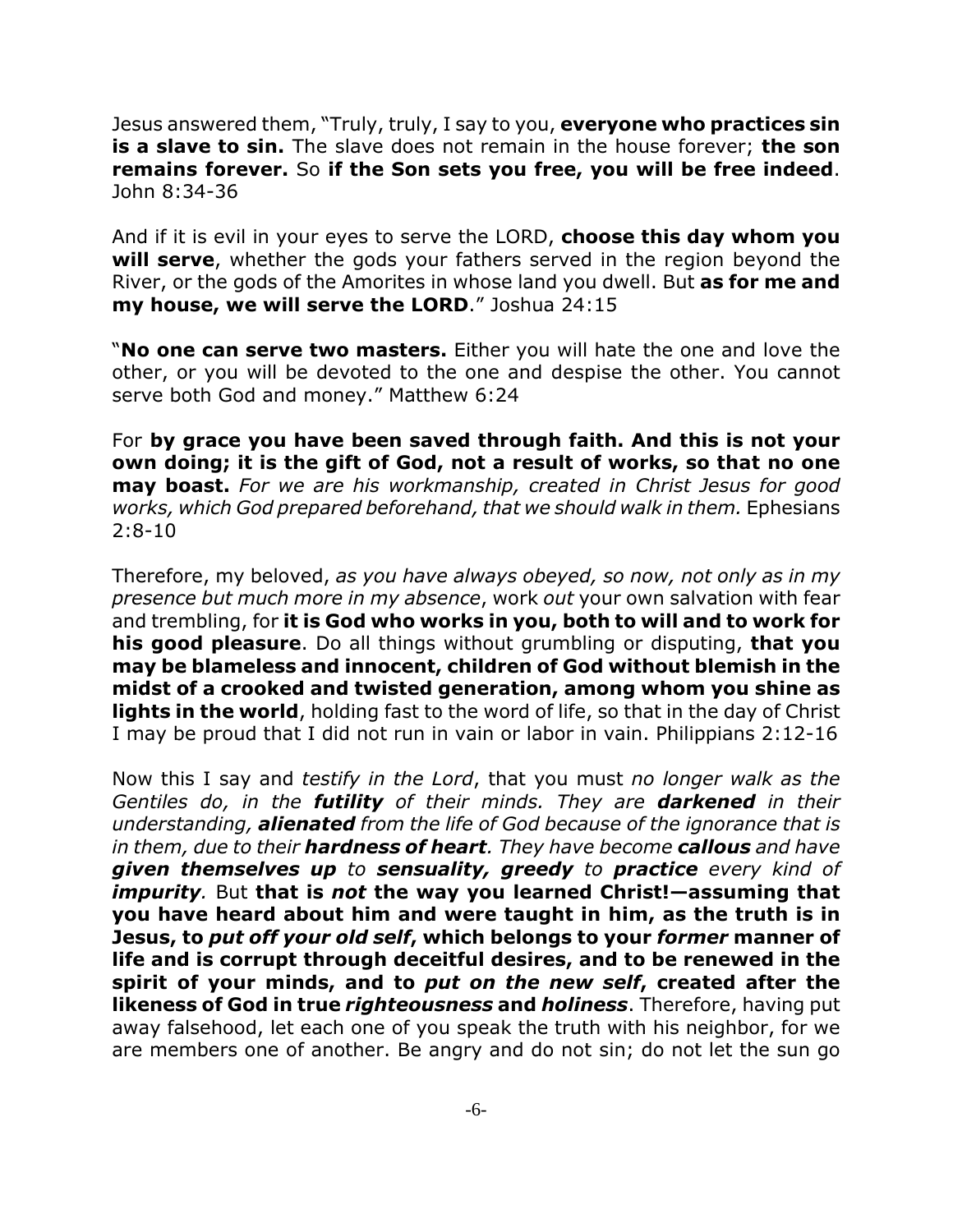down on your anger, and give no opportunity to the devil. Let the thief no longer steal, but rather let him labor, doing honest work with his own hands, so that he may have something to share with anyone in need. Let no corrupting talk come out of your mouths, but only such as is good for building up, as fits the occasion, that it may give grace to those who hear. **And do not grieve the Holy Spirit of God, by whom you were sealed for the day of redemption**. Let all bitterness and wrath and anger and clamor and slander be put away from you, along with all malice. Be kind to one another, tenderhearted, forgiving one another, as God in Christ forgave you. Ephesians 4:17-32

**Do not quench the Spirit**. Do not despise prophecies, but test everything; hold fast what is good. **Abstain from every form of evil**. 1 Thessalonians 5:19-22

For you were called to freedom, brothers. **Only do not use your freedom as an opportunity for the flesh**, but through love serve one another. For the whole law is fulfilled in one word: "You shall love your neighbor as yourself." But if you bite and devour one another, watch out that you are not consumed by one another. But I say, **walk by the Spirit, and you will not gratify the desires of the flesh**. For the desires of the flesh are against the Spirit, and the desires of the Spirit are against the flesh, for these are opposed to each other, to keep you from doing the things you want to do. But if you are led by the Spirit, you are not under the law. *Now the works of the flesh are evident: sexual immorality, impurity, sensuality, idolatry, sorcery, enmity, strife, jealousy, fits of anger, rivalries, dissensions, divisions, envy, drunkenness, orgies, and things like these. I warn you, as I warned you before, that those who do such things will not inherit the kingdom of God. But the fruit of the Spirit is love, joy, peace, patience, kindness, goodness, faithfulness, gentleness, self-control*; against such things there is no law. And **those who belong to Christ Jesus have crucified the flesh with its passions and desires. If we live by the Spirit, let us also keep in step with the Spirit.** Let us not become conceited, provoking one another, envying one another. Galatians 5:13-26

Or **do you presume on the riches of his kindness and forbearance and patience, not knowing that God's kindness is meant to lead you to repentance? But because of your hard and impenitent heart you are storing up wrath for yourself on the day of wrath when God's righteous judgment will be revealed.** *He will render to each one according to his works:* **to those who by patience in well-doing seek for glory and honor and immortality, he will give eternal life; but for those who are self-seeking and do not obey the truth, but obey unrighteousness,**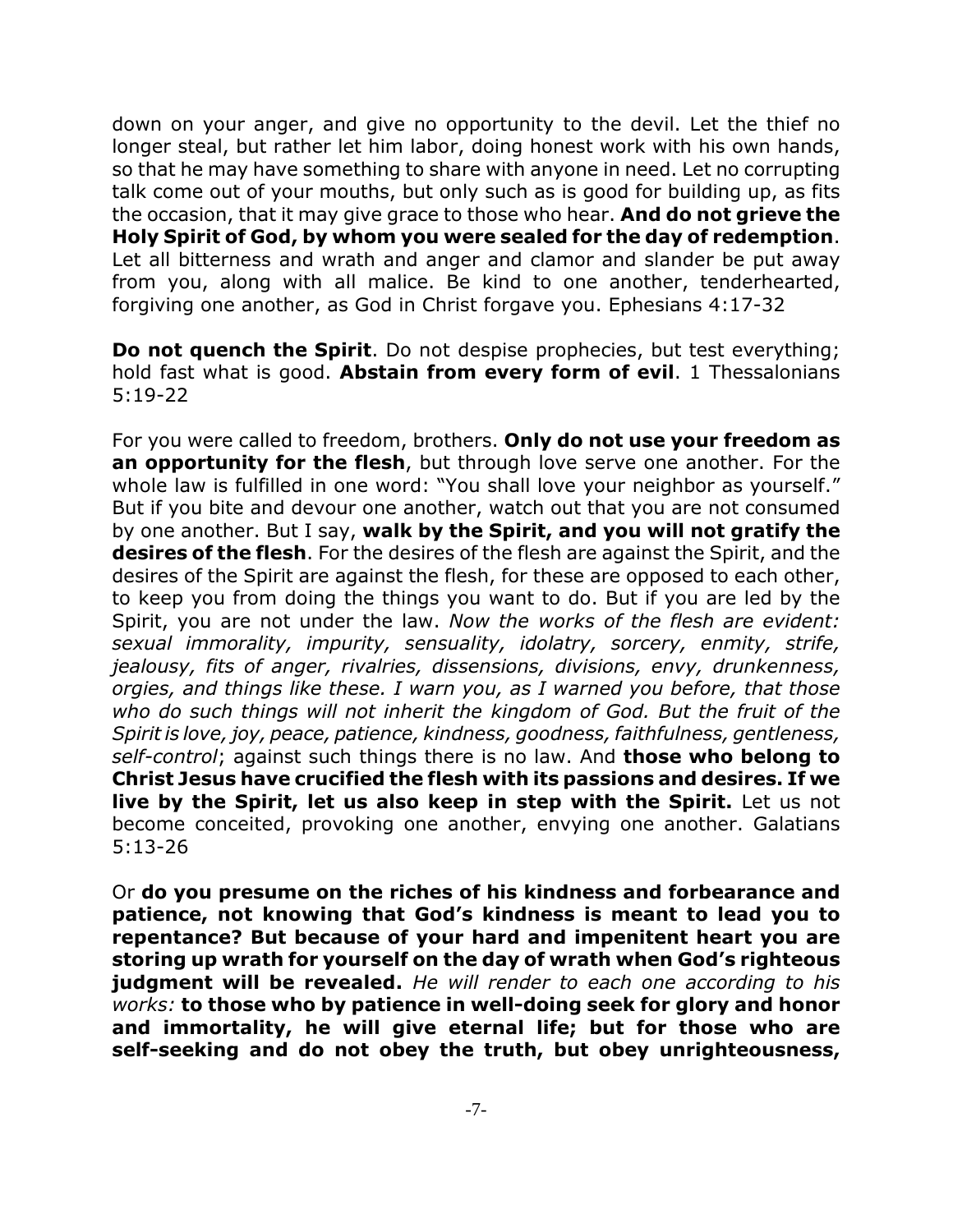**there will be wrath and fury.** *There will be tribulation and distress for every human being who does evil, the Jew first and also the Greek, but glory and honor and peace for everyone who does good, the Jew first and also the Greek. For God shows no partiality.* Romans 2:4-11

**Humble yourselves,** therefore, **under the mighty hand of God so that at the proper time he may exalt you,** *casting all your anxieties on him***,** *because he cares for you.* **Be sober-minded; be watchful. Your adversary the devil prowls around like a roaring lion, seeking someone to devour. Resist him, firm in your faith, knowing that the same kinds of suffering are being experienced by your brotherhood throughout the world. And after you have suffered a little while, the God of all grace, who has called you to his eternal glory in Christ, will himself restore, confirm, strengthen, and establish you.** 1 Peter 5:6-10

In this you rejoice, though now for a little while, if necessary, **you have been grieved by various trials, so that the tested genuineness of your faith—more precious than gold that perishes though it is tested by fire—may be found to result in praise and glory and honor at the revelation of Jesus Christ.** *Though you have not seen him, you love him. Though you do not now see him, you believe in him and rejoice with joy that is inexpressible and filled with glory, obtaining the outcome of your faith, the salvation of your souls.* 1 Peter 1:6-9

And the LORD said to Satan, "Have you considered my servant Job, that there is none like him on the earth, a blameless and upright man, who fears God and turns away from evil?" Then Satan answered the LORD and said, *"Does Job fear God for no reason? Have you not put a hedge around him and his house and all that he has, on every side? You have blessed the work of his hands, and his possessions have increased in the land. But stretch out your hand and touch all that he has, and he will curse you to your face."* And the LORD said to Satan, *"Behold, all that he has is in your hand. Only against him do not stretch out your hand."* So Satan went out from the presence of the LORD. Job 1:8-12

Then Job answered the LORD and said: "**I know that you can do all things, and that no purpose of yours can be thwarted.** 'Who is this that hides counsel without knowledge?' Therefore **I have uttered what I did not understand, things too wonderful for me, which I did not know**. 'Hear, and I will speak; I will question you, and you make it known to me.' **I had heard of you by the hearing of the ear, but now my eye sees you; therefore I despise myself, and repent in dust and ashes**." After the LORD had spoken these words to Job, the LORD said to Eliphaz the Temanite: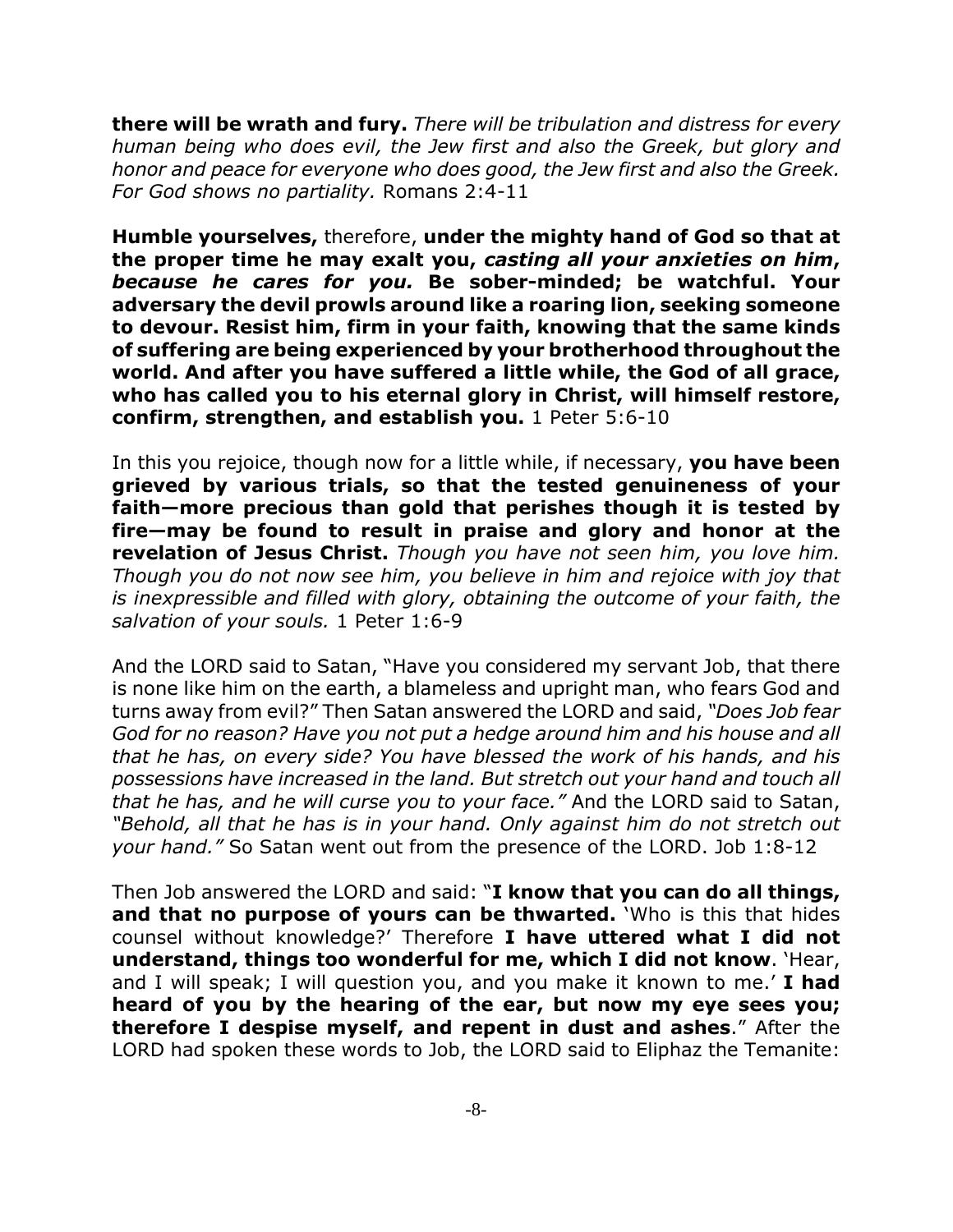"**My anger burns against you and against your two friends, for you have not spoken of me what is right, as my servant Job has**." Job 42:1-7

**And the LORD restored the fortunes of Job,** when he had prayed for his friends. And **the LORD gave Job twice as much as he had before**. Job 42:10

But the hour is coming, and is now here, when the **true worshipers will worship the Father in spirit and truth**, for the Father is seeking such people to worship him. God is spirit, and those who worship him must worship in spirit and truth." John 4:23-24

Then the devil took him to the holy city and set him on the pinnacle of the temple and said to him, "If you are the Son of God, throw yourself down, for it is written, "'He will command his angels concerning you,' and "'On their hands they will bear you up, lest you strike your foot against a stone.'" **Jesus said to him, "Again it is written, 'You shall not put the Lord your God to the test.'**" Again, the devil took him to a very high mountain and showed him all the kingdoms of the world and their glory. And he said to him, "All these I will give you, if you will fall down and worship me." Then Jesus said to him, "Be gone, Satan! For it is written, "'*You shall worship the Lord your God and him only shall you serve*.'" Then the devil left him, and behold, angels came and were ministering to him. Matthew 4:5-11

What causes quarrels and what causes fights among you? Is it not this, that *your passions are at war within you*? You desire and do not have, so you murder. You covet and cannot obtain, so you fight and quarrel. You do not have, because you do not ask. You *ask and do not receive*, because you ask *wrongly, to spend it on your passions*. You adulterous people! Do you not know that *friendship with the world is enmity with God*? *Therefore whoever wishes to be a friend of the world makes himself an enemy of God*. Or do you suppose it is to no purpose that the Scripture says, "He yearns jealously over the spirit that he has made to dwell in us"? But he gives more grace. Therefore it says, "*God opposes the proud, but gives grace to the humble*." *Submit yourselves therefore to God. Resist the devil, and he will flee from you. Draw near to God, and he will draw near to you. Cleanse your hands, you sinners, and purify your hearts, you double-minded. Be wretched and mourn and weep. Let your laughter be turned to mourning and your joy to gloom. Humble yourselves before the Lord, and he will exalt you.* James 4:1-10

"But He knows the way I take; **When He has tried me, I shall come forth as gold.**" Job 23:10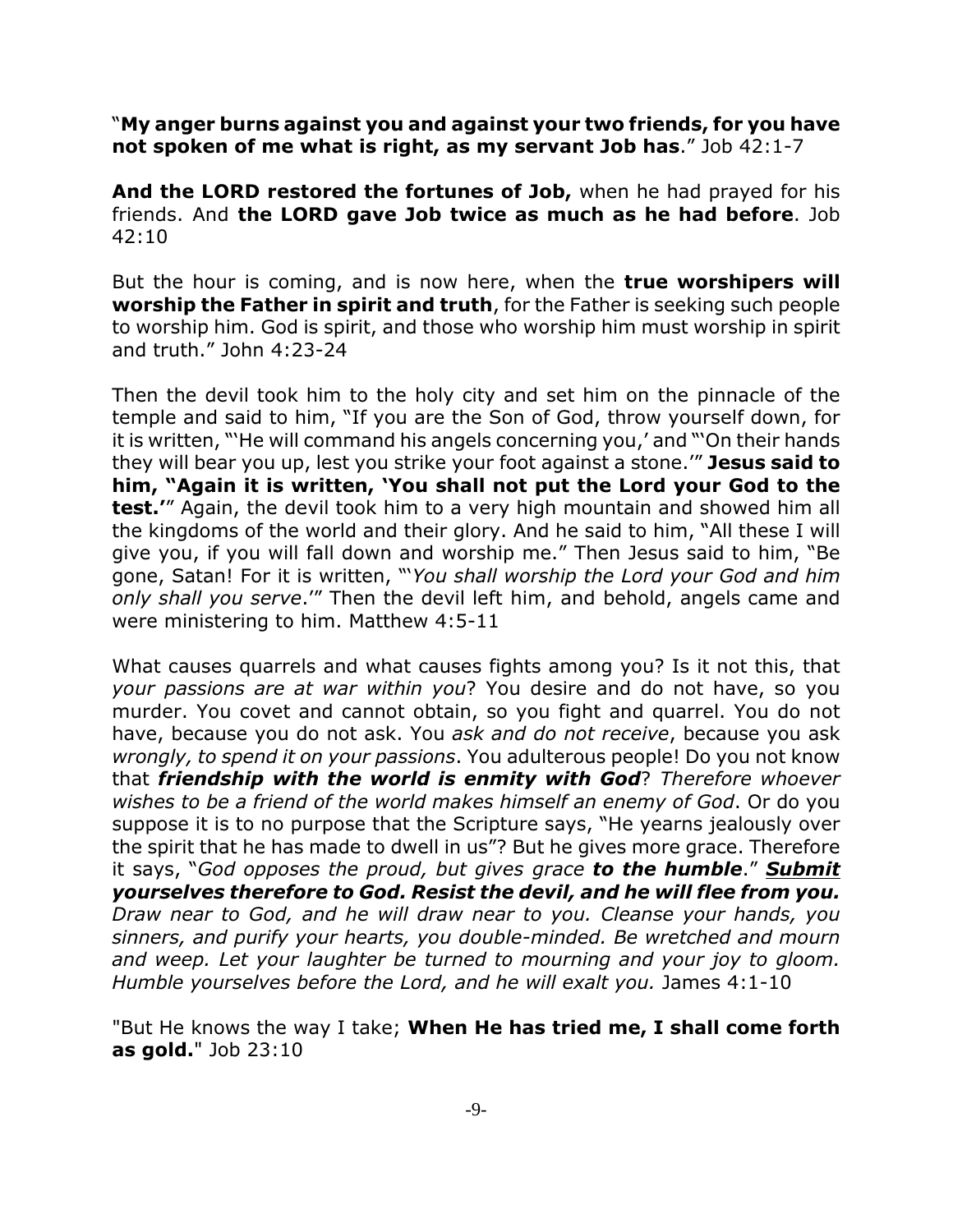**Be patient, therefore, brothers, until the coming of the Lord.** See how the farmer waits for the precious fruit of the earth, being patient about it, until it receives the early and the late rains. You also, be patient. **Establish your hearts, for the coming of the Lord is at hand.** *Do not grumble against one another, brothers, so that you may not be judged; behold, the Judge is standing at the door. As an example of suffering and patience, brothers, take the prophets who spoke in the name of the Lord.* **Behold, we consider those blessed who remained steadfast. You have heard of the steadfastness of Job, and you have seen the purpose of the Lord, how the Lord is compassionate and merciful.** James 5:7-11

Behold, **I have refined you, but not as silver; I have tried you in the furnace of affliction**. For my own sake, for my own sake, I do it, for how **should my name be profaned? My glory I will not give to another.** Isaiah 48:10-11

**Consider him who endured from sinners such hostility against himself, so that you may not grow weary or fainthearted. In your struggle against sin you have not yet resisted to the point of shedding your blood.** And have you forgotten the exhortation that addresses you as sons? **"My son, do not regard lightly the discipline of the Lord, nor be weary when reproved by him. For the Lord disciplines the one he loves, and chastises every son whom he receives." It is for** *discipline* **that you have to** *endure***. God is treating you as sons. For what son is there whom his father does not discipline? If you are** *left without discipline***, in which all have participated, then you are** *illegitimate* **children and not sons.** *Besides this, we have had earthly fathers who disciplined us and we respected them. Shall we not much more be subject to the Father of spirits and live? For they disciplined us for a short time as it seemed best to them, but he disciplines us for our good, that we may share his holiness.* **For the moment all discipline seems painful rather than pleasant, but later it yields the peaceful fruit of righteousness to those who have been trained by it.** *Therefore lift your drooping hands and strengthen your weak knees, and make straight paths for your feet, so that what is lame may not be put out of joint but rather be healed.* **Strive for peace with everyone, and for the** *holiness* **without which no one will see the Lord.** Hebrews 12:3-14

"'I know your works: you are neither cold nor hot. Would that you were either cold or hot! So, **because you are lukewarm, and neither hot nor cold, I will spit you out of my mouth**. *For you say, I am rich, I have prospered, and I need nothing, not realizing that you are wretched, pitiable, poor, blind, and naked.* **I counsel you to buy from me gold refined by fire, so that you**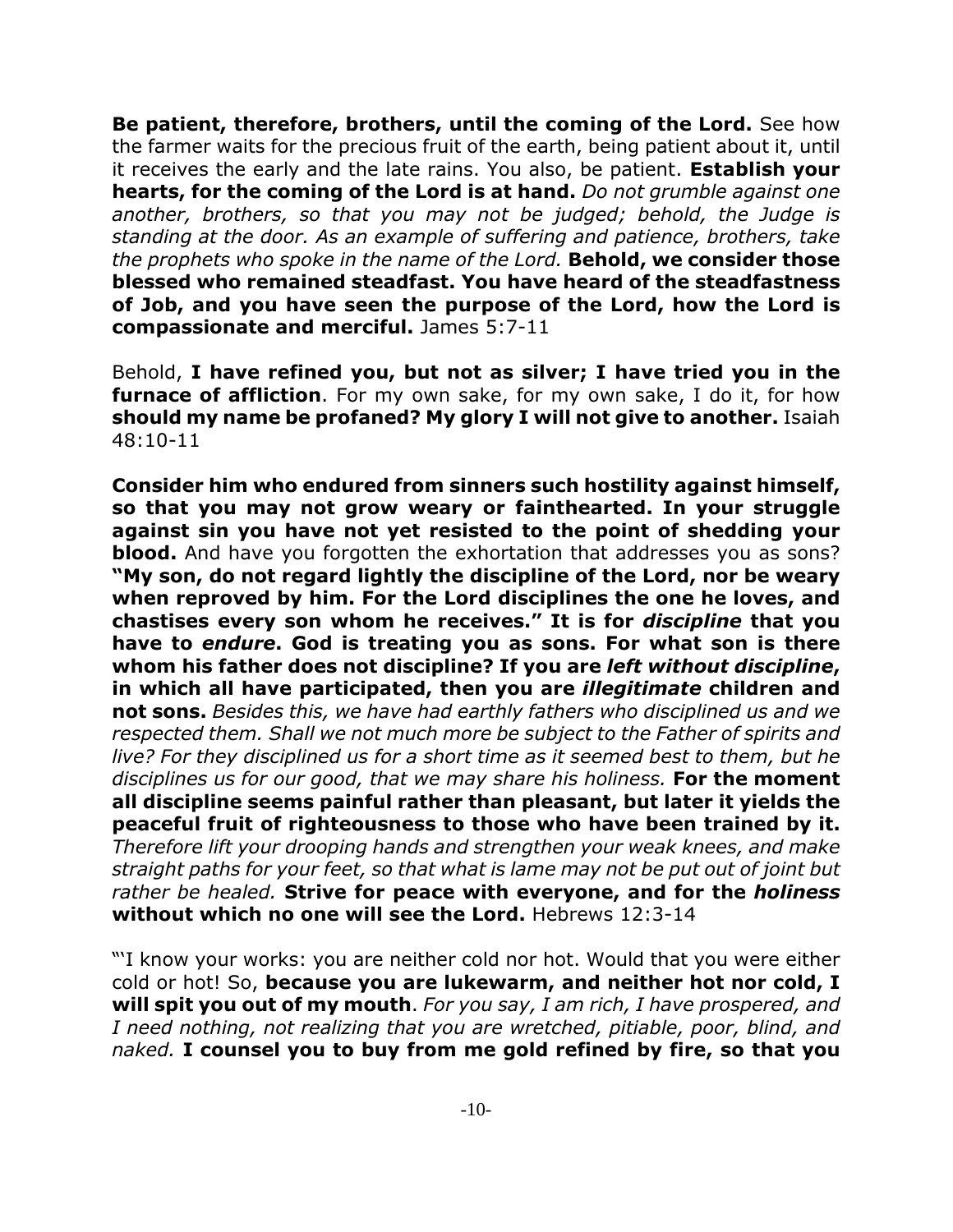**may be rich, and white garments so that you may clothe yourself and the shame of your nakedness may not be seen, and salve to anoint your eyes, so that you may see.** *Those whom I love, I reprove and discipline, so be zealous and repent.* **Behold, I stand at the door and knock. If anyone hears my voice and opens the door, I will come in to him and eat with him, and he with me. The** one who conquers, I will grant him to sit with me on my throne, as I also conquered and sat down with my Father on his throne. He who has an ear, let him hear what the Spirit says to the churches.'" Revelation 3:15-22

I thank him who has given me strength, Christ Jesus our Lord, because he judged me faithful, appointing me to his service, though **formerly** I was a blasphemer, persecutor, and insolent opponent. But **I received mercy because I had acted ignorantly in unbelief**, and the grace of our Lord overflowed for me with the faith and love that are in Christ Jesus. The saying is trustworthy and deserving of full acceptance, that *Christ Jesus came into the world to save sinners, of whom I am the foremost*. But I received mercy for this reason, that in me, as the foremost, Jesus Christ might **display his perfect patience as an example to those who were to believe in him for eternal life.** To the King of the ages, immortal, invisible, the only God, be honor and glory forever and ever. Amen. 1 Timothy 1:12-17

And I answered, 'Who are you, Lord?' And he said to me, 'I am Jesus of Nazareth, whom you are **persecuting**.' Acts 22:8

"I am a Jew, born in Tarsus in Cilicia, but brought up in this city, educated at the feet of Gamaliel **according to the strict manner of the law of our fathers, being zealous for God as all of you are this day**. I **persecuted** this Way to the death, binding and delivering to prison both men and women, as the high priest and the whole council of elders can bear me witness. From them I received letters to the brothers, and I journeyed toward Damascus to take those also who were there and bring them in bonds to Jerusalem to be punished."Acts 22:3-5

"My manner of life from my youth, spent from the beginning among my own nation and in Jerusalem, is known by all the Jews. They have known for a long time, if they are willing to testify, that **according to the strictest party of our religion I have lived as a Pharisee**." Acts 26:4-5

For **I delight in the law of God, in my inner being**, but I see in my members another law **waging war** against the law of my mind and making me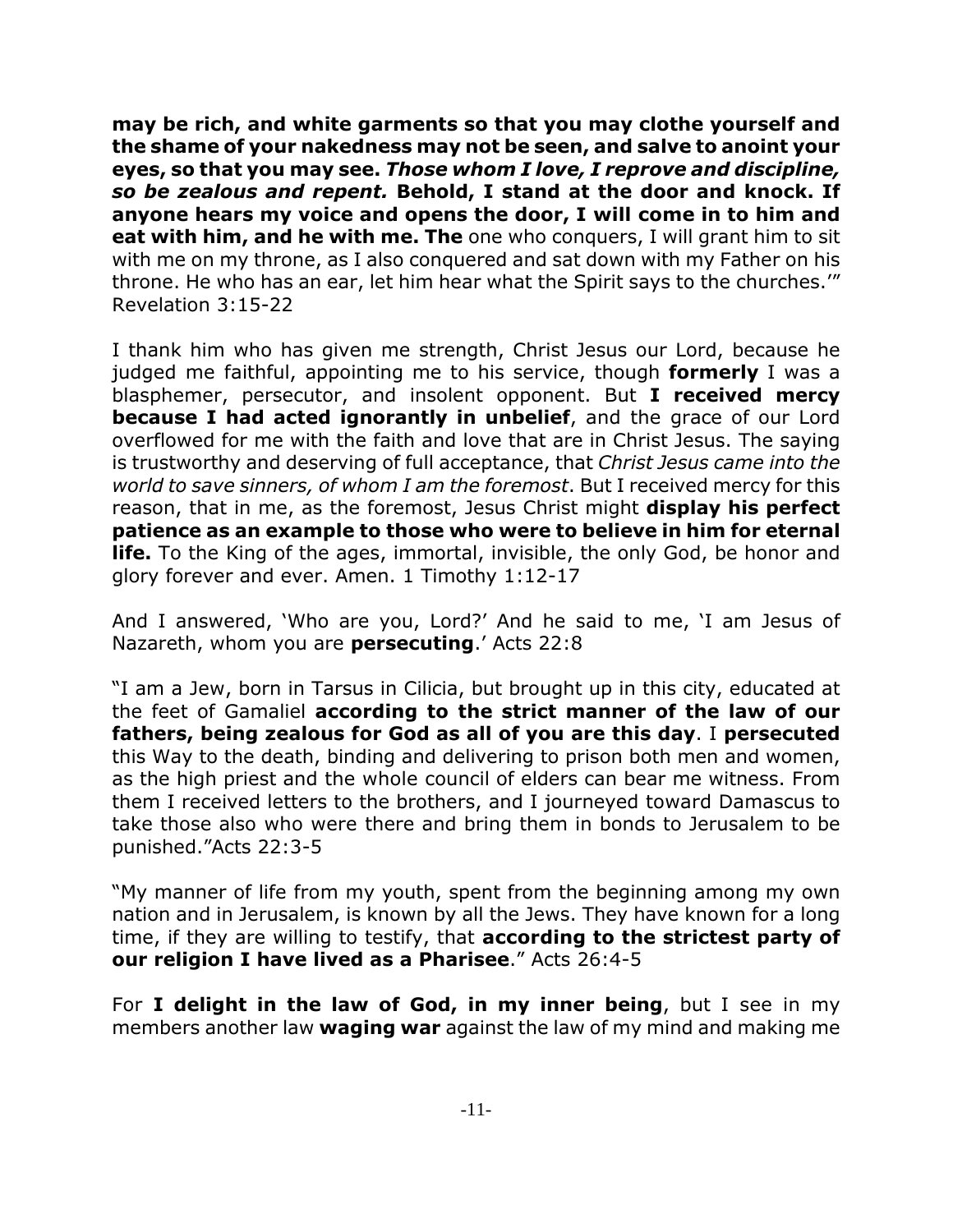captive to the law of sin that dwells in my members. **Wretched man that I am! Who will deliver me from this body of death**? Romans 7:22-24

Therefore, if anyone is in Christ, he is a **new creation**. The old has passed away; behold, the new has come. 2 Corinthians 5:17

So he told them this parable: "What man of you, having a hundred sheep, if he has lost one of them, does not leave the ninety-nine in the open country, and go after the one that is lost, until he finds it? And when he has found it, he lays it on his shoulders, rejoicing. And when he comes home, he calls together his friends and his neighbors, saying to them, 'Rejoice with me, for I have found my sheep that was lost.' Just so, I tell you, **there will be more joy in heaven over one sinner** *who repents* **than over ninety-nine righteous persons who need no repentance.** Luke 15:3-7

For the Son of Man came **to seek and to save the lost**." Luke 19:10

For I [Jesus] will show him [Paul] how much he must **suffer for the sake of my name**." Acts 9:16

"**Blessed** are those who are **persecuted for righteousness' sake**, for theirs is the kingdom of heaven. "**Blessed** are you when others **revile you and persecute you and utter all kinds of evil against you falsely on my account**. **Rejoice and be glad**, for your reward is great in heaven, for so they persecuted the prophets who were before you. Matthew 5:10-12

And when they had called in the apostles, they beat them and charged them not to speak in the name of Jesus, and let them go. Then they left the presence of the council, r**ejoicing that they were counted worthy to suffer dishonor for the name**. And every day, in the temple and from house to house, they did not cease teaching and preaching that the Christ is Jesus. Acts 5:40-42

**All that the Father gives me will come to me, and whoever comes to me I will never cast out.** For I have come down from heaven, not to do my own will but the will of him who sent me. And this is the will of him who sent me, that I should **lose nothing of all that he has given me, but raise it up on the last day**. John 6:37-39

**Fret not yourself because of evildoers; be not envious of wrongdoers! For they will soon fade like the grass and wither like the green herb.** *Trust in the LORD, and do good; dwell in the land and befriend faithfulness. Delight yourself in the LORD, and he will give you the desires of your heart.*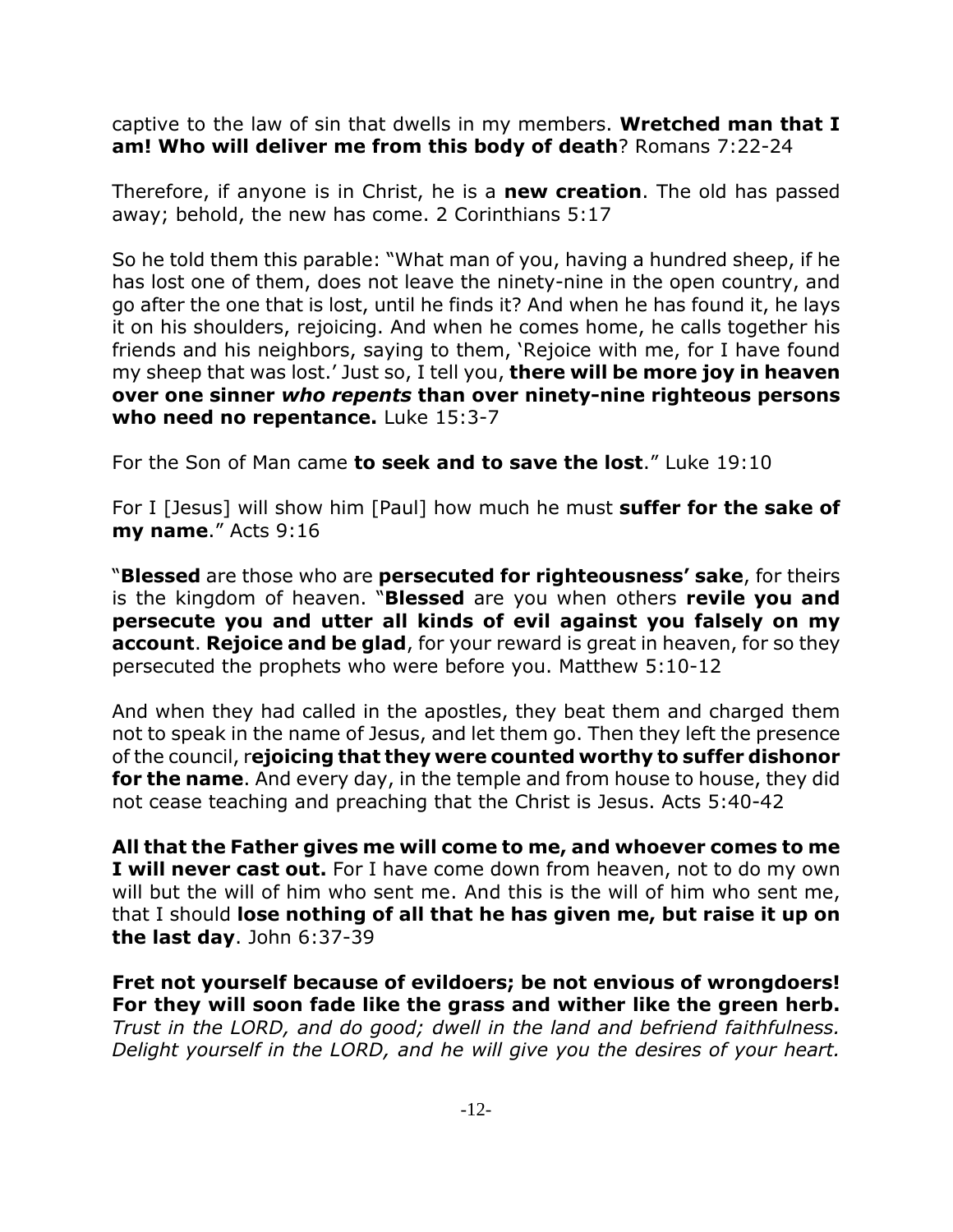*Commit your way to the LORD; trust in him, and he will act. He will bring forth your righteousness as the light, and your justice as the noonday. Be still before the LORD and wait patiently for him;* **fret not yourself over the one who prospers in his way, over the man who carries out evil devices! Refrain from anger, and forsake wrath! Fret not yourself; it tends only to evil. For the evildoers shall be cut off, but those who wait for the LORD shall inherit the land. In just a little while, the wicked will be no more; though you look carefully at his place, he will not be there.** *But the meek shall inherit the land and delight themselves in abundant peace.* **The wicked plots against the righteous and gnashes his teeth at him, but the Lord laughs at the wicked, for he sees that his day is coming. The wicked draw the sword and bend their bows to bring down the poor and needy, to slay those whose way is upright; their sword shall enter their own heart, and their bows shall be broken. Better is the little that the righteous has than the abundance of many wicked. For the arms of the wicked shall be broken, but the LORD upholds the righteous.** *The LORD knows the days of the blameless, and their heritage will remain forever; they are not put to shame in evil times; in the days of famine they have abundance.* **But the wicked will perish; the enemies of the LORD are like the glory of the pastures; they vanish—like smoke they vanish away. The wicked borrows but does not pay back, but the righteous is generous and gives; for those blessed by the LORD shall inherit the land, but those cursed by him shall be cut off.** *The steps of a man are established by the LORD, when he delights in his way; though he fall, he shall not be cast headlong, for the LORD upholds his hand. I have been young, and now am old, yet I have not seen the righteous forsaken or his children begging for bread. He is ever lending generously, and his children become a blessing. Turn away from evil and do good; so shall you dwell forever. For the LORD loves justice; he will not forsake his saints. They are preserved forever,* **but the children of the wicked shall be cut off.** *The righteous shall inherit the land and dwell upon it forever. The mouth of the righteous utters wisdom, and his tongue speaks justice. The law of his God is in his heart; his steps do not slip.* **The wicked watches for the righteous and seeks to put him to death.** *The LORD will not abandon him to his power or let him be condemned when he is brought to trial. Wait for the LORD and keep his way, and he will exalt you to inherit the land; you will look on when the wicked are cut off.* **I have seen a wicked, ruthless man, spreading himself like a green laurel tree. But he passed away, and behold, he was no more; though I sought him, he could not be found.** *Mark the blameless and behold the upright, for there is a future for the man of peace.* **But transgressors shall be altogether destroyed; the future of the wicked shall be cut off.** *The salvation of the righteous is from the LORD; he is their stronghold in the time of trouble. The LORD helps them*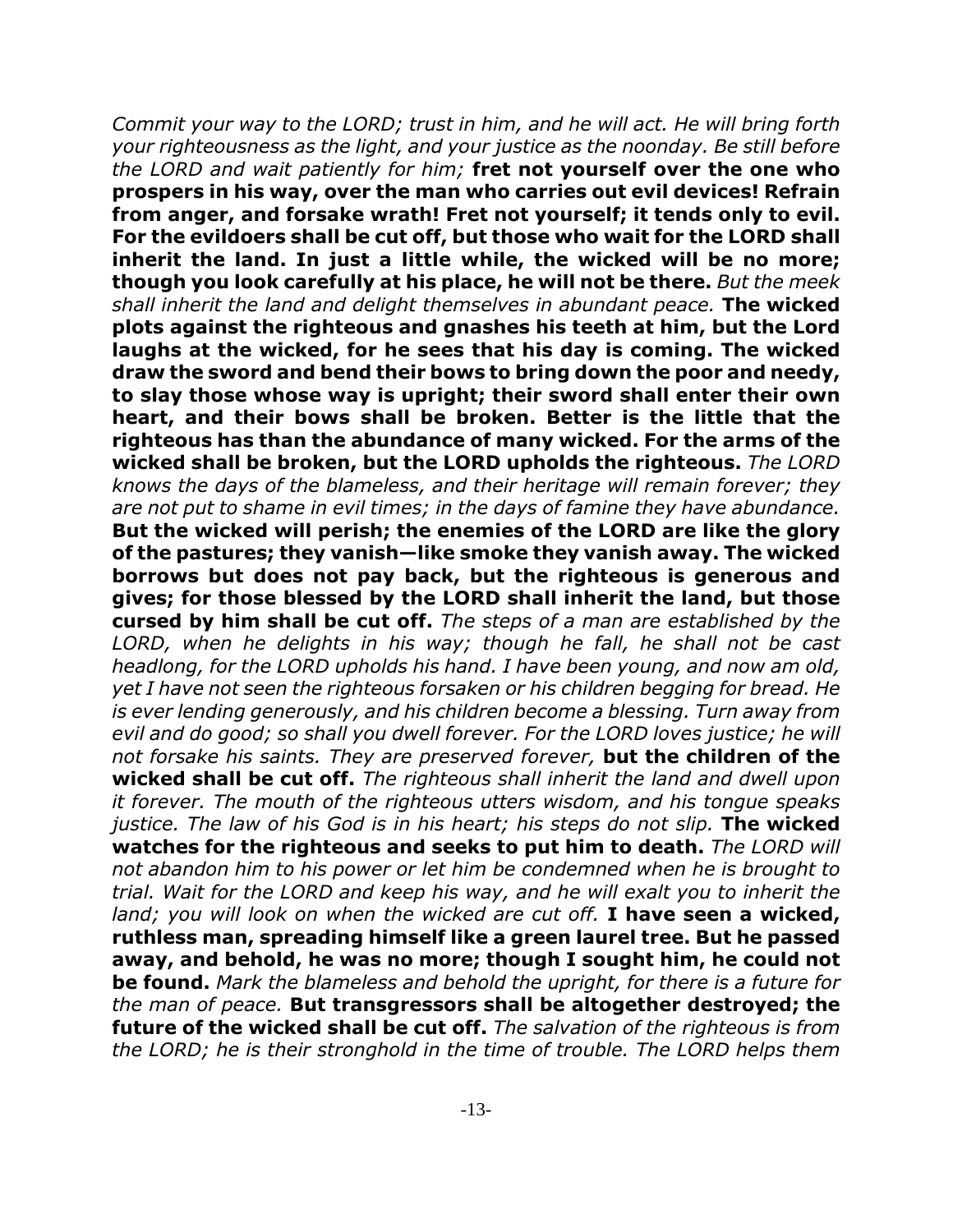*and delivers them; he delivers them from the wicked and saves them, because they take refuge in him.* Psalm 37:1-40

Truly God is good to Israel, **to those who are pure in heart**. *But as for me, my feet had almost stumbled, my steps had nearly slipped. For I was envious of the arrogant when I saw the prosperity of the wicked.* For they have no pangs until death; their bodies are fat and sleek. They are not in trouble as others are; they are not stricken like the rest of mankind. Therefore pride is their necklace; violence covers them as a garment. Their eyes swell out through fatness; their hearts overflow with follies. They scoff and speak with malice; loftily they threaten oppression. They set their mouths against the heavens, and their tongue struts through the earth. Therefore his people turn back to them, and find no fault in them. And they say, "*How can God know? Is there knowledge in the Most High?*" Behold, these are the wicked; always at ease, they increase in riches. All in vain have I kept my heart clean and washed my hands in innocence. For all the day long I have been stricken and rebuked every morning. If I had said, "I will speak thus," I would have betrayed the generation of your children. But when I thought how to understand this, it seemed to me a wearisome task, until I went into the sanctuary of God; **then I discerned their end. Truly you set them in slippery places; you make them fall to ruin. How they are destroyed in a moment, swept away utterly by terrors!** Like a dream when one awakes, O Lord, when you rouse yourself, you despise them as phantoms. *When my soul was embittered, when I was pricked in heart, I was brutish and ignorant; I was like a beast toward you.* Nevertheless, I am continually with you; you hold my right hand. **You guide me with your counsel, and afterward you will receive me to glory. Whom have I in heaven but you? And there is nothing on earth that I desire besides you. My flesh and my heart may fail, but God is the strength of my heart and my portion forever. For behold, those who are far from you shall perish; you put an end to everyone who is unfaithful to you.** *But for me it is good to be near God; I have made the Lord GOD my refuge, that I may tell of all your works.* Psalm 73:1-28

*Take care, brothers, lest there be in any of you an evil, unbelieving heart, leading you to fall away from the living God.* But **exhort one another every day, as long as it is called "today," that none of you may be hardened by the deceitfulness of sin. For we have come to share in Christ,** *if indeed we hold our original confidence firm to the end***. As it is said, "Today, if you hear his voice, do not harden your hearts as in the rebellion."** Hebrews 3:12-15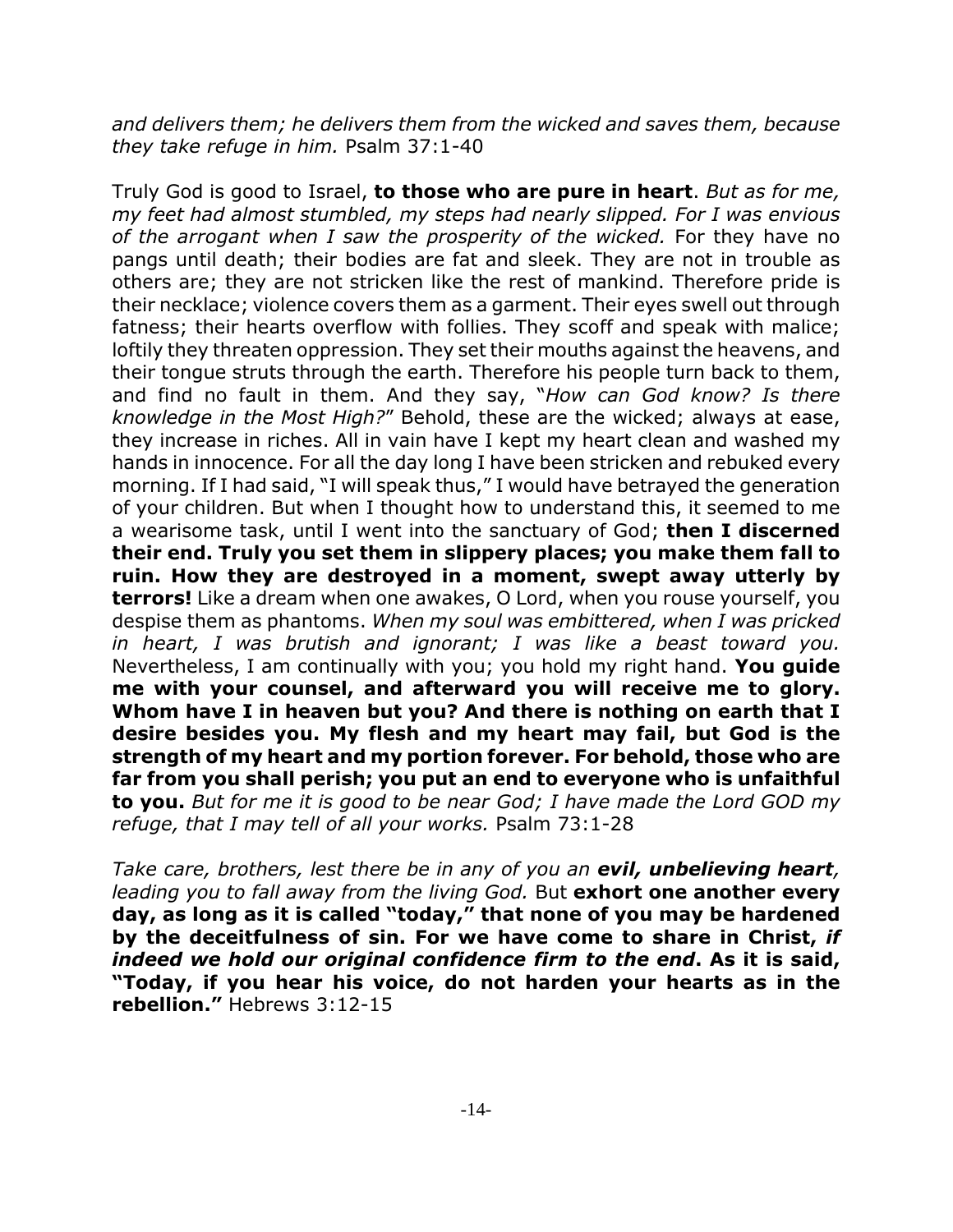**See to it that no one fails to obtain the grace of God;** that no "root of bitterness" springs up and causes trouble, and by it many become **defiled**; that no one is **sexually immoral or unholy** like Esau, who sold his birthright for a single meal. For you know that afterward, **when he desired to inherit the blessing, he was rejected, for he found no chance to repent, though he sought it with tears.** For you have not come to what may be touched, a blazing fire and darkness and gloom and a tempest and the sound of a trumpet and a voice whose words made the hearers beg that no further messages be spoken to them. For they could not endure the order that was given, "If even a beast touches the mountain, it shall be stoned." Indeed, so terrifying was the sight that Moses said, "I tremble with fear." But you have come to Mount Zion and to the city of the living God, the heavenly Jerusalem, and to innumerable angels in festal gathering, and to the assembly of the firstborn who are enrolled in heaven, and to God, the judge of all, and to the spirits of the righteous made perfect, and to Jesus, the mediator of a new covenant, and to the sprinkled blood that speaks a better word than the blood of Abel. **See that you do not refuse him who is speaking. For if they did not escape when they refused him who warned them on earth, much less will we escape if we reject him who warns from heaven.** At that time his voice shook the earth, but now he has promised, "Yet once more I will shake not only the earth but also the heavens." This phrase, "Yet once more," indicates the removal of things that are shaken—that is, things that have been made—in order that the things that cannot be shaken may remain. Therefore let us be grateful for receiving a kingdom that cannot be shaken, and thus **let us offer to God acceptable worship, with reverence and awe, for our God is a consuming fire.** Hebrews 12:15-29

What shall we say then? **Are we to continue in sin that grace may abound? By no means! How can we who died to sin still live in it?** Do you not know that all of us who have been baptized into Christ Jesus were baptized into his death? We were buried therefore with him by baptism into death, in order that, just as Christ was raised from the dead by the glory of the Father, we too might **walk in newness of life**. 11 **So you also must consider yourselves dead to sin and alive to God in Christ Jesus.** *Let not sin therefore reign in your mortal body, to make you obey its passions.* **Do not present your members to sin as instruments for unrighteousness, but present yourselves** *to God as those who have been brought from death to life, and your members to God as instruments for righteousness*. For sin will have no dominion over you, since you are not under law but under grace. What then? **Are we to sin because we are not under law but under grace? By no means! Do you not know that if you present yourselves to anyone as obedient slaves,** *you are*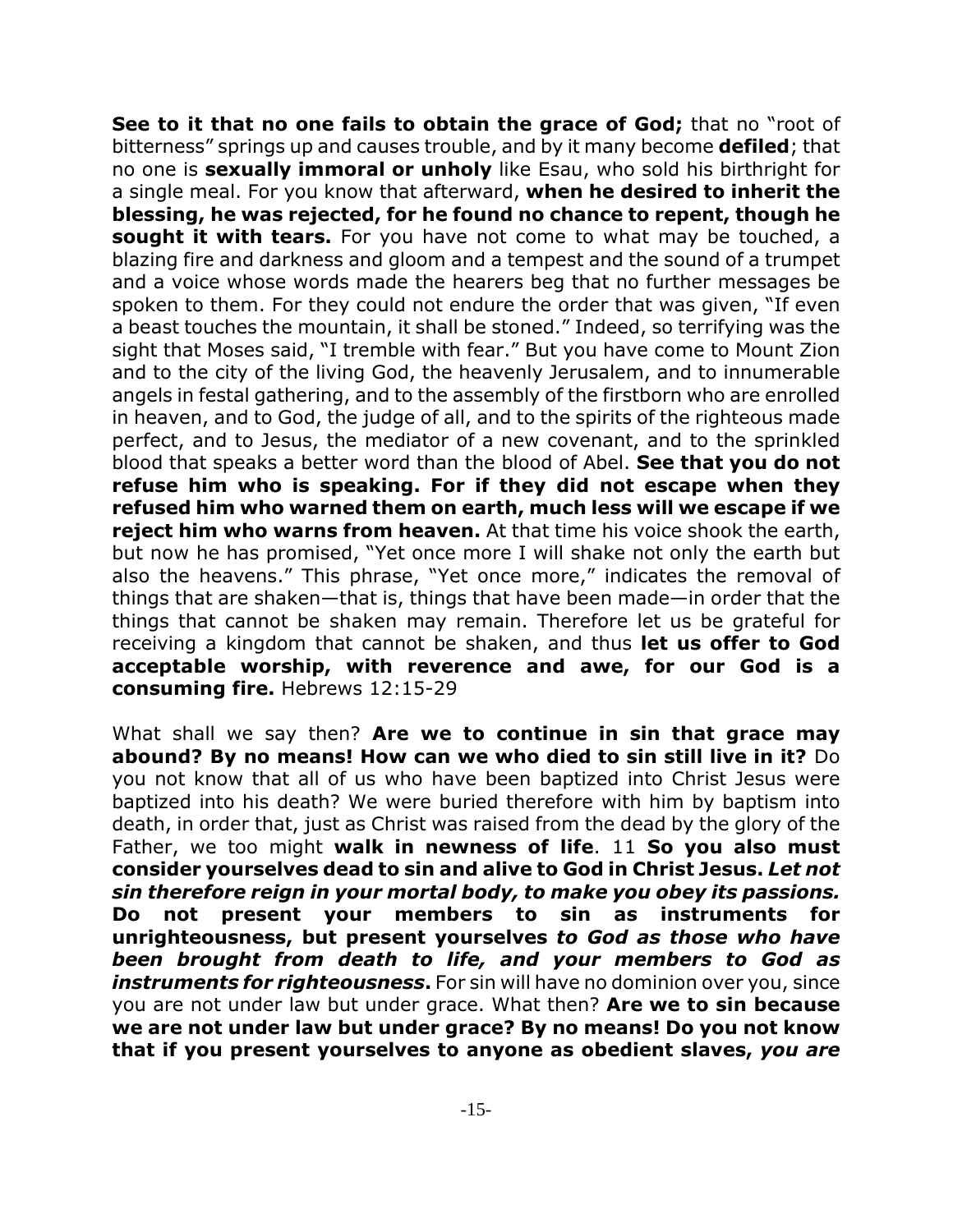*slaves of the one whom you obey***, either of** *sin***, which leads to** *death***, or of** *obedience***, which leads to** *righteousness***?** But thanks be to God, that you who were once slaves of sin have become obedient from the heart to the standard of teaching to which you were committed, and, **having been set free** *from* **sin, have become slaves** *of righteousness***.** I am speaking in human terms, because of your natural limitations. **For just as you once presented your members as slaves to impurity and to lawlessness leading to more lawlessness, so now present your members as slaves to** *righteousness leading to sanctification*. *For when you were slaves of sin, you were free in regard to righteousness. But what fruit were you getting at that time from the things of which you are now ashamed? For the end of those things is death. But now that you have been set free from sin and have become slaves of God, the fruit you get leads to sanctification and its end, eternal life. For the wages of sin is death, but the free gift of God is eternal life in Christ Jesus our Lord.* Romans 6:1-4, 11-23

Some of you have become arrogant, **as if I were not coming to you**. But I will come to you very soon, if the Lord is willing, and then I will find out not only how these arrogant people are talking, but what power they have. For the kingdom of God is not a matter of talk but of power. **What do you prefer? Shall I come to you with a rod of discipline, or shall I come in love and with a gentle spirit?** 1 Corinthians 4:18-21

But if we **judged ourselves truly,** we would not be judged. But **when we are judged by the Lord, we are disciplined so that we may not be condemned along with the world**. 1 Corinthians 11:31-32

First of all, then, I urge that supplications, prayers, intercessions, and thanksgivings be made for all people, for kings and all who are in high positions, that we may *lead a peaceful and quiet life, godly and dignified in every way*. *This is good, and it is pleasing in the sight of God our Savior, who desires all people to be saved and to come to the knowledge of the truth.* For there is one God, and **there is one mediator between God and men, the man Christ Jesus, who gave himself as a ransom for all**, which is the testimony given at the proper time. 1 Timothy 2:1-6

But what does it say? "The word is near you, in your mouth and in your heart" (that is, the word of faith that we proclaim); because, i**f you confess with your mouth that Jesus is Lord and believe in your heart that God raised him from the dead, you will be saved**. For with the heart one believes and is justified, and with the mouth one confesses and is saved. Romans 10:8-10